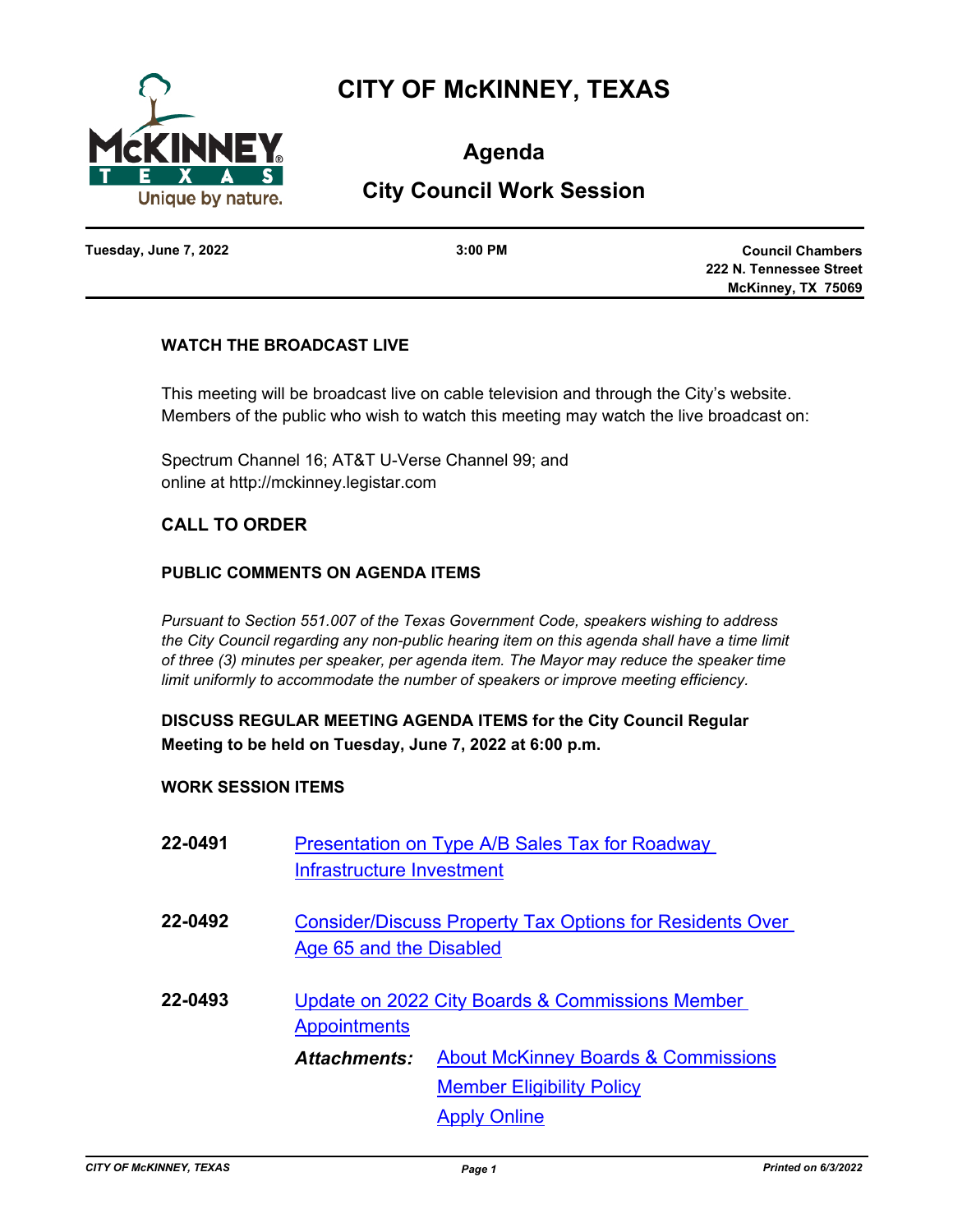| 22-0494 | <b>Consider/Discuss Mayoral Assignments of City Council</b><br>Liaisons to the various Boards & Commissions of the City |                                  |
|---------|-------------------------------------------------------------------------------------------------------------------------|----------------------------------|
| 22-0495 | <b>Consider/Discuss Report on FY2023 Strategic Goals</b>                                                                |                                  |
|         | Attachments:                                                                                                            | <b>Presentation</b>              |
|         |                                                                                                                         | <b>FY23 Strategic Objectives</b> |
| 22-0496 | Update on the New Code McKinney Initiative (Development<br><b>Regulations Update)</b>                                   |                                  |
|         | <b>Attachments: Presentation</b>                                                                                        |                                  |

#### **COUNCIL LIAISON UPDATES Regarding various City Boards & Commissions**

#### **EXECUTIVE SESSION**

In Accordance with the Texas Government Code:

A. Section 551.071(2) Consultations with Attorney on any Work Session, Special Session, or Regular Session agenda item requiring confidential attorney/client advice necessitated by the deliberation or discussion of said items (as needed)

- B. Section 551.071 (A) Pending or contemplated litigation
- C. Section 551.072. Deliberations about Real Property
	- Municipal Facilities
- D. Section 551.074. Personnel Matters
- E. Section 551.087. Deliberation Regarding Economic Development Matters
	- Ch. 380 Agreement--Hub Partners, LLC

#### **ACTION ON EXECUTIVE SESSION**

#### **ADJOURN**